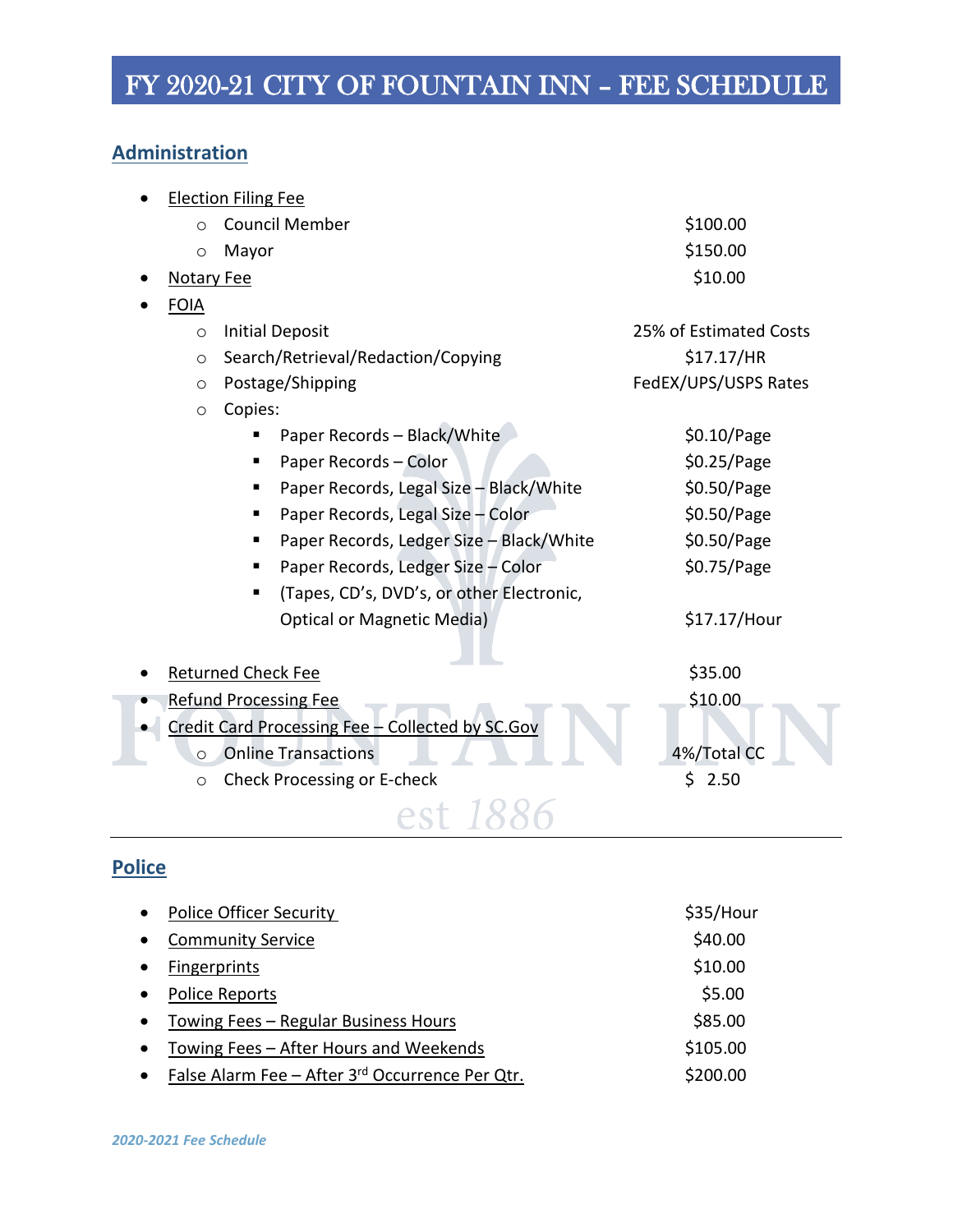#### **Fire**

| Fire Report        |                                                              | \$5.00                  |
|--------------------|--------------------------------------------------------------|-------------------------|
| <b>Burn Permit</b> |                                                              | \$250.00                |
|                    | Fire Inspection                                              |                         |
| $\circ$            | Residential                                                  | \$25.00                 |
| $\circ$            | Commercial                                                   | \$50.00                 |
| $\circ$            | Mobile Food Vendor                                           | \$25.00                 |
| Plan Review        |                                                              | \$100.00                |
|                    | <b>False Alarm Fees</b>                                      |                         |
| $\circ$            | False Alarm Administrative Fee - 4 <sup>th</sup> Call        | \$50.00                 |
| $\circ$            | False Alarm Fee in Excess of 4 Calls Per Calendar Year       | \$200.00                |
|                    | Incident Response Fee (Collected by Innovapad LP):           |                         |
| $\circ$            | Heavy Apparatus (Engines, Aerials, Rescues, Air/Light Units) | \$305/Hour              |
| $\circ$            | Light Apparatus (Brush Units, Support Vehicles, etc.)        | \$225/Hour              |
| $\circ$            | Command Staff Vehicles (Battalion Buggies, EMS Sup., etc.)   | \$195/Hour              |
| $\circ$            | Extrication (Without Use of Hydraulic Tools)                 | \$835.00                |
| $\circ$            | Extrication (With Use of Hydraulic Tools)                    | \$2,015.00              |
| $\circ$            | Landing Zone (Without Extrication Services)                  | \$1,025.00              |
| $\circ$            | Landing Zone (With Extrication Services)                     | \$2,335.00              |
| $\circ$            | Landing Zone Command and Control                             |                         |
|                    | (Without Extrication Services)                               | \$900.00                |
| $\circ$            | Light Tower & Operation of Light Tower and Generator         |                         |
|                    | to Provide Scene Lighting                                    | \$47/Hour               |
|                    | Consumable Materials/Damaged Equipment                       | <b>Replacement Cost</b> |
|                    | Level 1/MVA Flat Rate<br>est 18                              | \$535.00                |
|                    | Fire/Hazmat Flat Rate                                        | \$600.00                |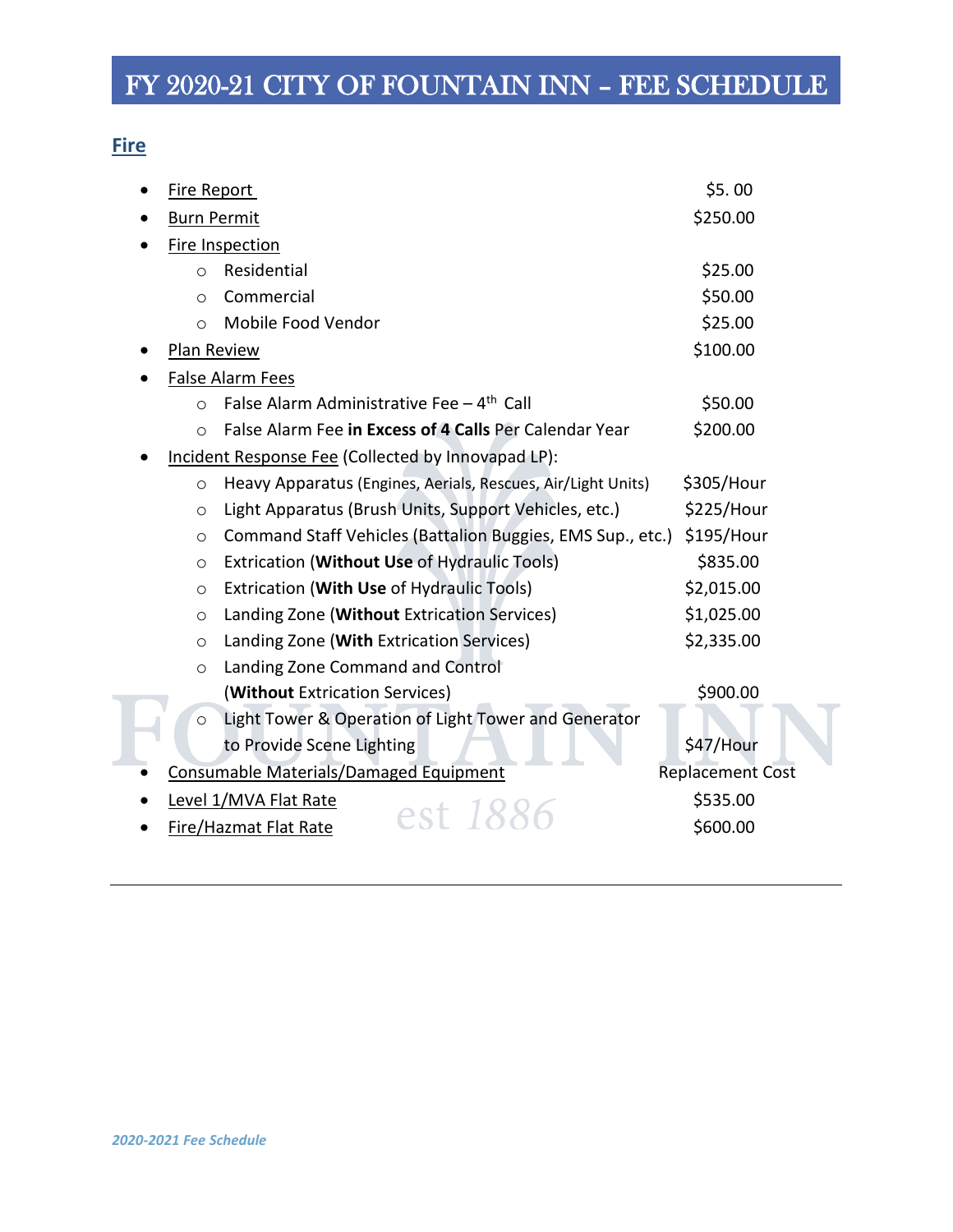### **Planning/Development**

|         | <b>Subdivision Plan Fees</b>                          |          |                                |
|---------|-------------------------------------------------------|----------|--------------------------------|
| $\circ$ | Engineering Review (1-50 lots)                        |          | \$1,600.00                     |
| $\circ$ | Engineering Review (51 + lots)                        |          | \$1,600.00 plus \$20/Add'l lot |
| $\circ$ | <b>Revised Plans</b>                                  |          | \$200.00                       |
|         |                                                       |          |                                |
|         | Rezoning Fees: (Upon Receipt of Rezoning Application) |          |                                |
|         | <b>Single Family Residential:</b>                     |          |                                |
| $\circ$ | <b>Base Fee</b>                                       |          | \$70.00                        |
| $\circ$ | (2 Acres)                                             |          | \$100.00                       |
| $\circ$ | (3 Acres)                                             |          | \$135.00                       |
| $\circ$ | (4 Acres)                                             |          | \$170.00                       |
| $\circ$ | (5 Acres)                                             |          | \$205.00                       |
| $\circ$ | (6 Acres)                                             |          | \$240.00                       |
| $\circ$ | (7 Acres)                                             |          | \$270.00                       |
| $\circ$ | (8 Acres)                                             |          | \$305.00                       |
| $\circ$ | (9 Acres)                                             |          | \$340.00                       |
| $\circ$ | $(10 \text{ A} \text{c} \text{res})$                  |          | \$350.00 (CAP)                 |
| $\circ$ | Annexation                                            |          | Charge in Full                 |
|         |                                                       |          |                                |
|         | <b>Multi-Family Residential:</b>                      |          |                                |
| $\circ$ | <b>Base Fee</b>                                       |          | \$205.00                       |
| $\circ$ | (2 Acres)                                             |          | \$240.00                       |
| $\circ$ | (3 Acres)                                             | est 1886 | \$270.00                       |
| $\circ$ | (4 Acres)                                             |          | \$305.00                       |
| $\circ$ | (5 Acres)                                             |          | \$340.00                       |
| $\circ$ | (6 Acres)                                             |          | \$375.00                       |
| $\circ$ | (7 Acres)                                             |          | \$405.00                       |
| $\circ$ | (8 Acres)                                             |          | \$440.00                       |
| $\circ$ | (9 Acres)                                             |          | \$475.00                       |
| $\circ$ | $(10 \text{ A} \text{c} \text{res})$                  |          | \$500.00 (CAP)                 |
| $\circ$ | Annexation                                            |          | Charge in Full                 |
|         | Non-Residential:                                      |          |                                |
| $\circ$ | <b>Base Fee</b>                                       |          | \$270.00                       |
| $\circ$ | (2 Acres)                                             |          | \$305.00                       |
|         |                                                       |          |                                |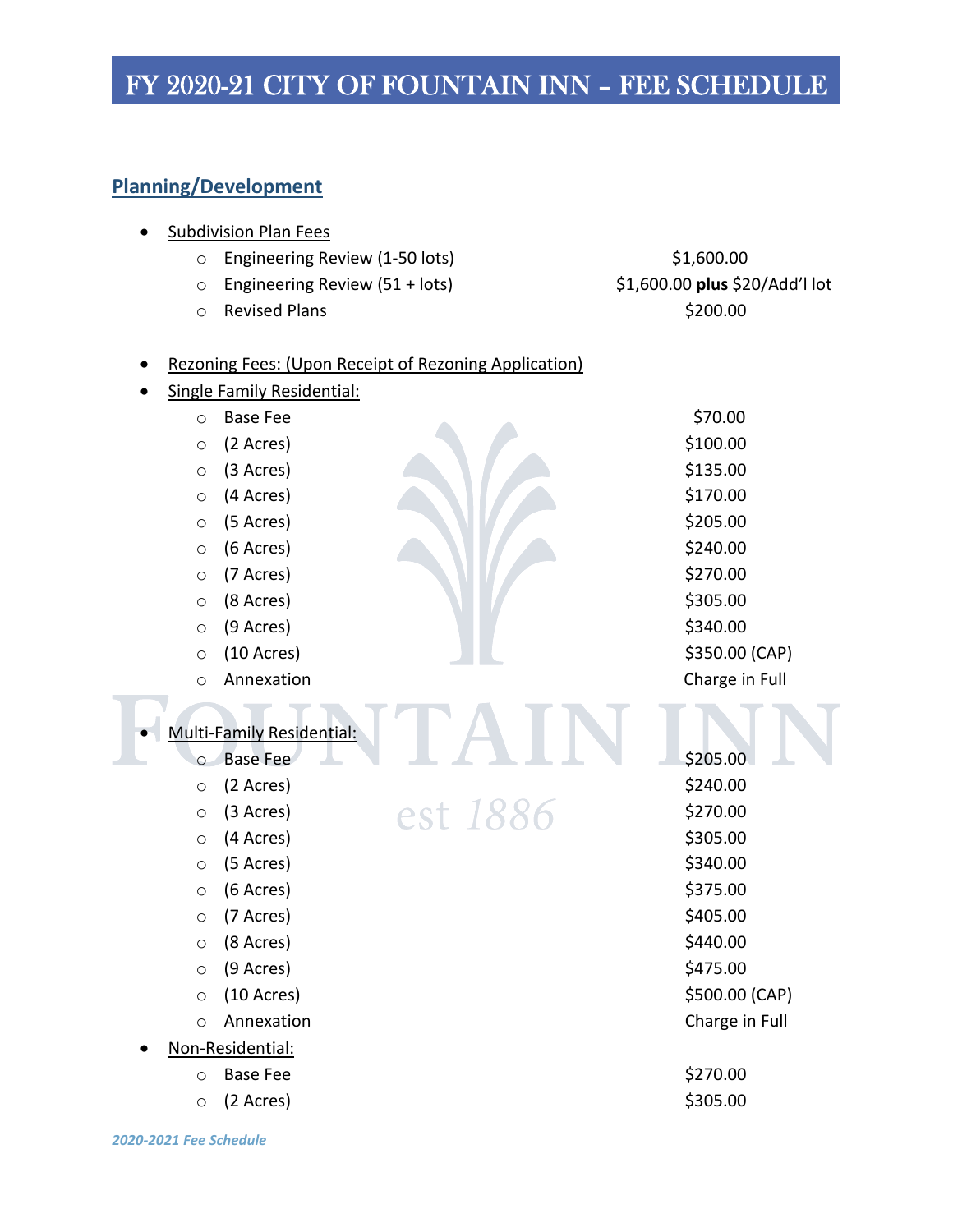| (3 Acres)<br>O                              | \$340.00              |
|---------------------------------------------|-----------------------|
| (4 Acres)<br>$\circ$                        | \$375.00              |
| (5 Acres)<br>$\circ$                        | \$405.00              |
| (6 Acres)<br>$\circ$                        | \$440.00              |
| (7 Acres)<br>$\circ$                        | \$475.00              |
| (8 Acres)<br>$\circ$                        | \$510.00              |
| (9 Acres)<br>$\circ$                        | \$540.00              |
| $(10 \text{ A} \text{c} \text{res})$<br>O   | \$600.00 (CAP)        |
| PD (Planned Development)                    | \$650.00              |
| Annexation<br>$\circ$                       | Charge in Full        |
| <b>FRD (Flexible Review District)</b>       | \$650.00              |
| Annexation<br>$\circ$                       | Charge in Full        |
| Text Amendment                              | \$100.00              |
| <b>Board of Zoning Appeals</b>              | \$100.00              |
| <b>Subdivision Fee (Preliminary Plat)</b>   |                       |
| Base Fee (1-24 Lots)<br>$\circ$             | \$150.00              |
| $(25 - 75$ lots)<br>$\circ$                 | \$225.00              |
| $(75 + \text{lots})$<br>$\circ$             | \$325.00 (CAP)        |
| <b>Summary Plat Fee</b>                     | \$100.00              |
| Variance Fee                                | \$85.00               |
| <b>Final Development Plan Revision</b>      | \$50.00               |
| <b>Final Plat Revisions</b>                 | \$50.00               |
| <b>Planned Development Review</b>           | \$75.00               |
| $C-1N$                                      | \$75.00               |
| <b>Commercial Design Standard Revisions</b> | \$75.00               |
| New Survey Standards (Non-Compliance)       | \$100.00              |
| - 10<br>Plan Review Fee                     | 1/2 Total Permit Fees |
| <b>Occupancy Inspections:</b>               |                       |
| Apartment<br>O                              | \$5.00                |
| <b>Residential Home</b><br>O                | \$25.00               |
| <b>Commercial Building</b><br>O             | \$25.00               |
| Mobile Home<br>O                            | \$50.00               |
| New Mobile Home Permit<br>O                 | \$250.00              |
| <b>Simple Plat Review Fee</b>               |                       |
| (When subdivided from one parcel to two)    | \$25.00               |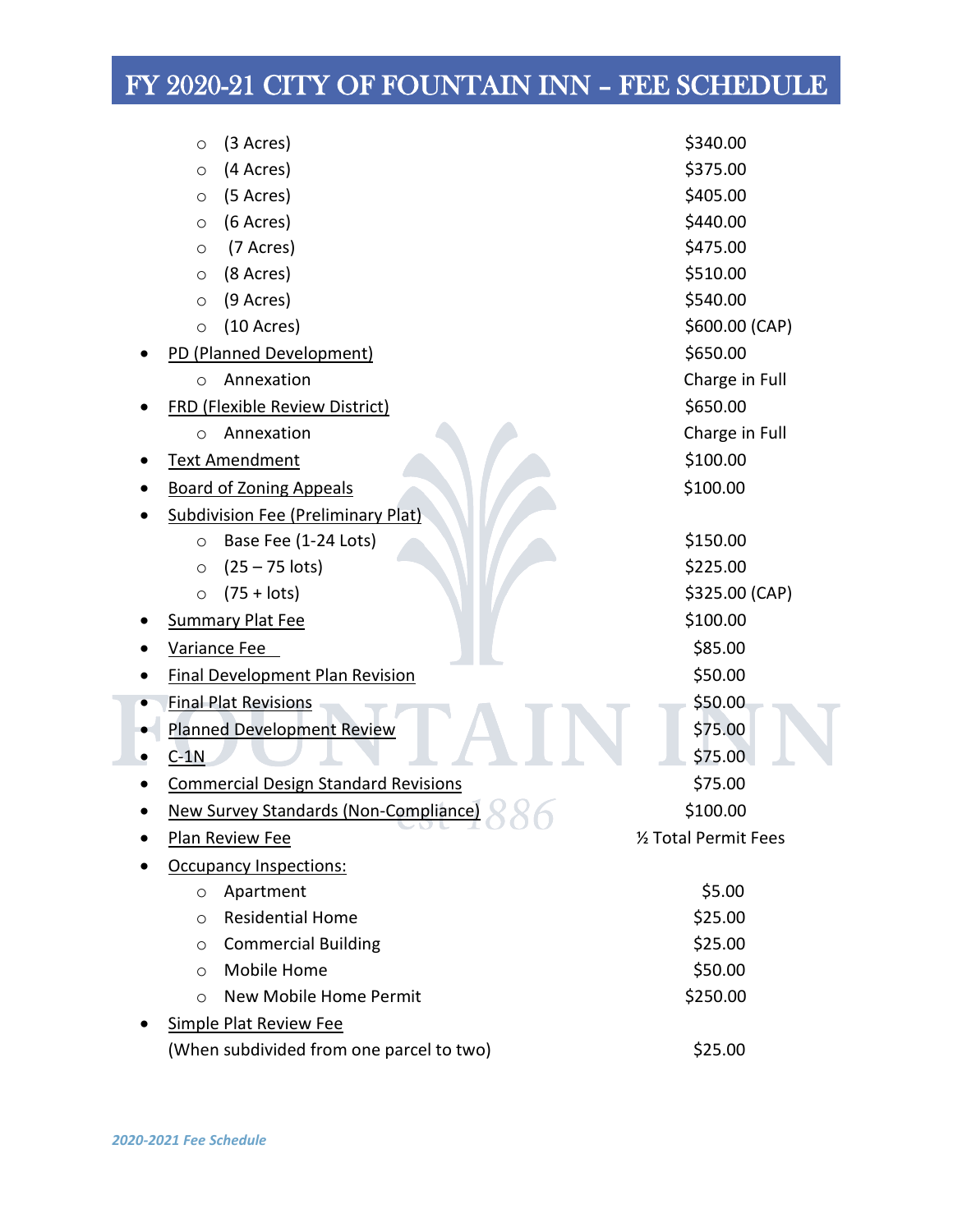#### • **Building Permit Fees by Valuation**

| <b>TOTAL VALUATION</b> | FEE (Per \$1,000 or Fraction Thereof)                                  |
|------------------------|------------------------------------------------------------------------|
| $$0 - $2,000$          | \$40 to include 1 inspection                                           |
| \$2,001 to \$15,000    | \$40 for the first \$2,000, plus \$7.00 per each additional \$1,000 of |
|                        | value, or fraction thereof.                                            |
| \$15,001 to \$50,000   | \$132.00 for the first \$15,000, plus \$6.00 per each additional       |
|                        | \$1,000 of value, or fraction thereof.                                 |
| \$50,001 to \$100,000  | \$324.00 for the first \$50,000, plus \$4.00 per each additional       |
|                        | \$1,000 of value, or fraction thereof.                                 |
| \$100,001 to \$500,000 | \$524.00 for the first \$100,000, plus \$3.00 per each additional      |
|                        | \$1,000 of value, or fraction thereof.                                 |
| \$500,000 or Greater   | \$1723.50 for the first \$500,000, plus \$2.00 per each additional     |
|                        | \$1,000 of value, or fraction thereof.                                 |

*\*\*Permit fees will be doubled for starting work without obtaining the necessary permit. \*\**

#### **Public Works/Code Enforcement**

| <b>Animal Control:</b>                                  |                        |
|---------------------------------------------------------|------------------------|
| Dog Tag Fee<br>$\circ$                                  | \$5.00                 |
| Dog Boarding Fee<br>$\circ$                             | \$10.00/day            |
| Dog Dart Fee<br>$\circ$                                 | \$25.00                |
| Animal Surrender Fee<br>$\circ$                         | \$25.00                |
| <b>Animal Reclaim Fee</b><br>$\Omega$                   | \$75.00                |
| Subdivision Plan Fees - Additional Inspections          |                        |
| (Road, Storm, Sewer, etc. after Preliminary Inspection) | \$100.00               |
| Financial Security Initial est 1886                     |                        |
| (Bond/Letter of Credit Renewal)                         | \$100.00               |
| <b>Street Cut Permit</b>                                | \$500.00               |
| <b>Sanitation</b>                                       |                        |
| Public Works Fee - (Billed on TAX BILL)                 | \$156.00/Year          |
| <b>New Trash Container Fee</b>                          | \$80.00                |
| <b>Second Trash Container Service Fee</b>               | \$96.00/Year           |
| <b>Recycle Container Fee</b>                            | \$50.00                |
| Debris Pick Up Fee                                      | \$173 per hour/3hr min |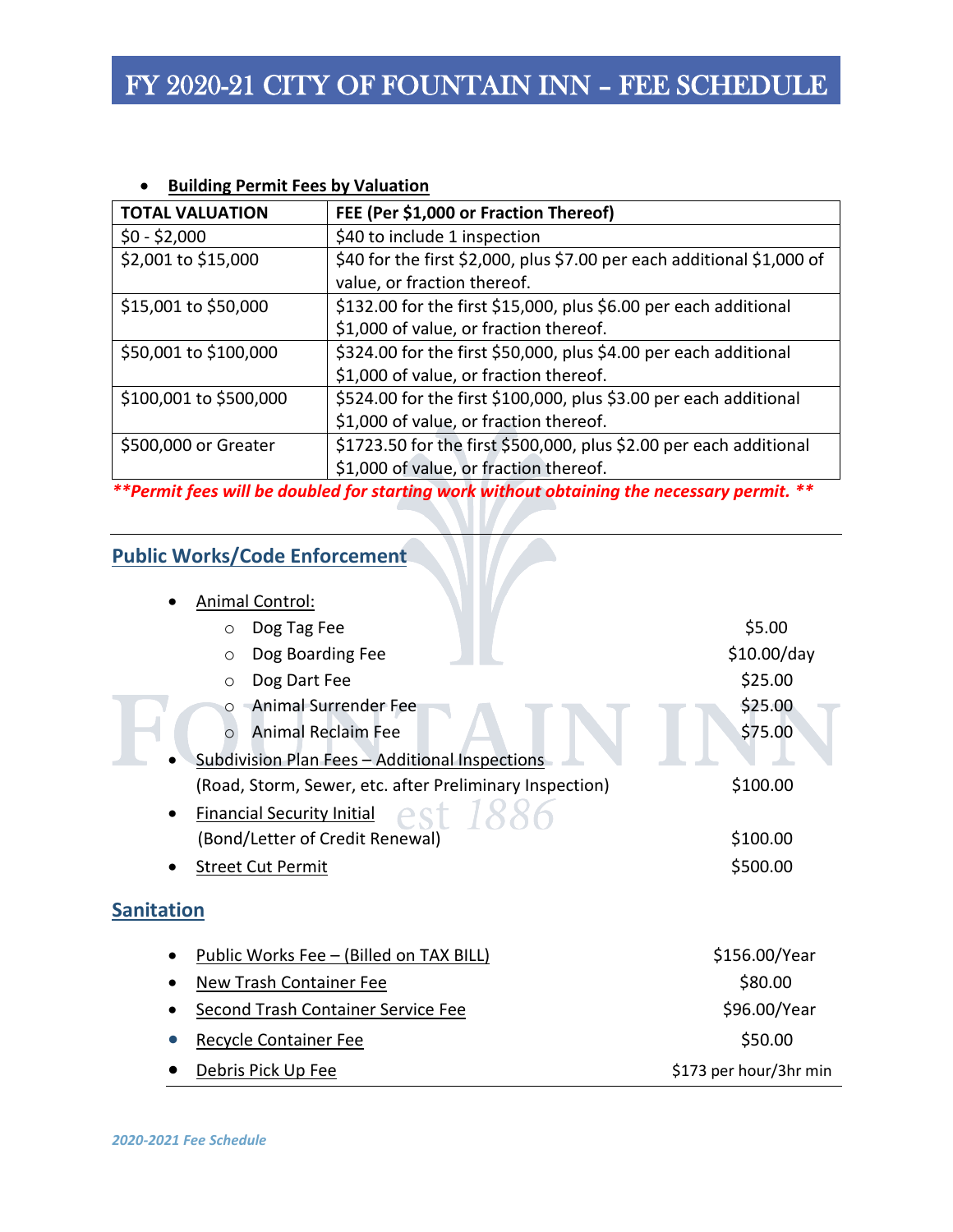#### **Recreation**

|   | Sports Fees: |                                                    |                    |
|---|--------------|----------------------------------------------------|--------------------|
|   | $\circ$      | <b>Flag Football</b>                               | \$50.00            |
|   | $\circ$      | <b>Tackle Football</b>                             | \$50.00            |
|   | $\circ$      | <b>Basketball</b>                                  | \$50.00            |
|   | $\circ$      | Volleyball                                         | \$50.00            |
|   | $\circ$      | Baseball/Softball                                  | \$50.00            |
|   | $\circ$      | <b>Adult Softball</b>                              | \$325.00/team      |
|   | $\circ$      | <b>Adult Whiffle Ball</b>                          | \$150.00/team      |
|   | $\circ$      | <b>Adult Kickball</b>                              | \$200.00/team      |
|   |              | <b>Online Registration Fee</b>                     | \$2.50/transaction |
|   |              | <b>Gym Membership (Aerobics Classes Included):</b> |                    |
|   | $\circ$      | Day Pass                                           | \$3.00             |
|   | $\circ$      | Individual - Monthly                               | \$15.00            |
|   | $\circ$      | Family - Monthly                                   | \$20.00            |
|   | $\circ$      | Senior Citizen (55 and over)                       | <b>FREE</b>        |
| O |              | <b>Volleyball Camp</b>                             |                    |
|   | $\circ$      | <b>Beginners</b>                                   | \$50.00            |
|   | $\circ$      | Serving Camp                                       | \$50.00            |
|   | $\circ$      | Hitting & Setting                                  | \$50.00            |
|   |              | Miracle League Registration Fee                    | \$35.00            |
|   |              |                                                    |                    |

est 1886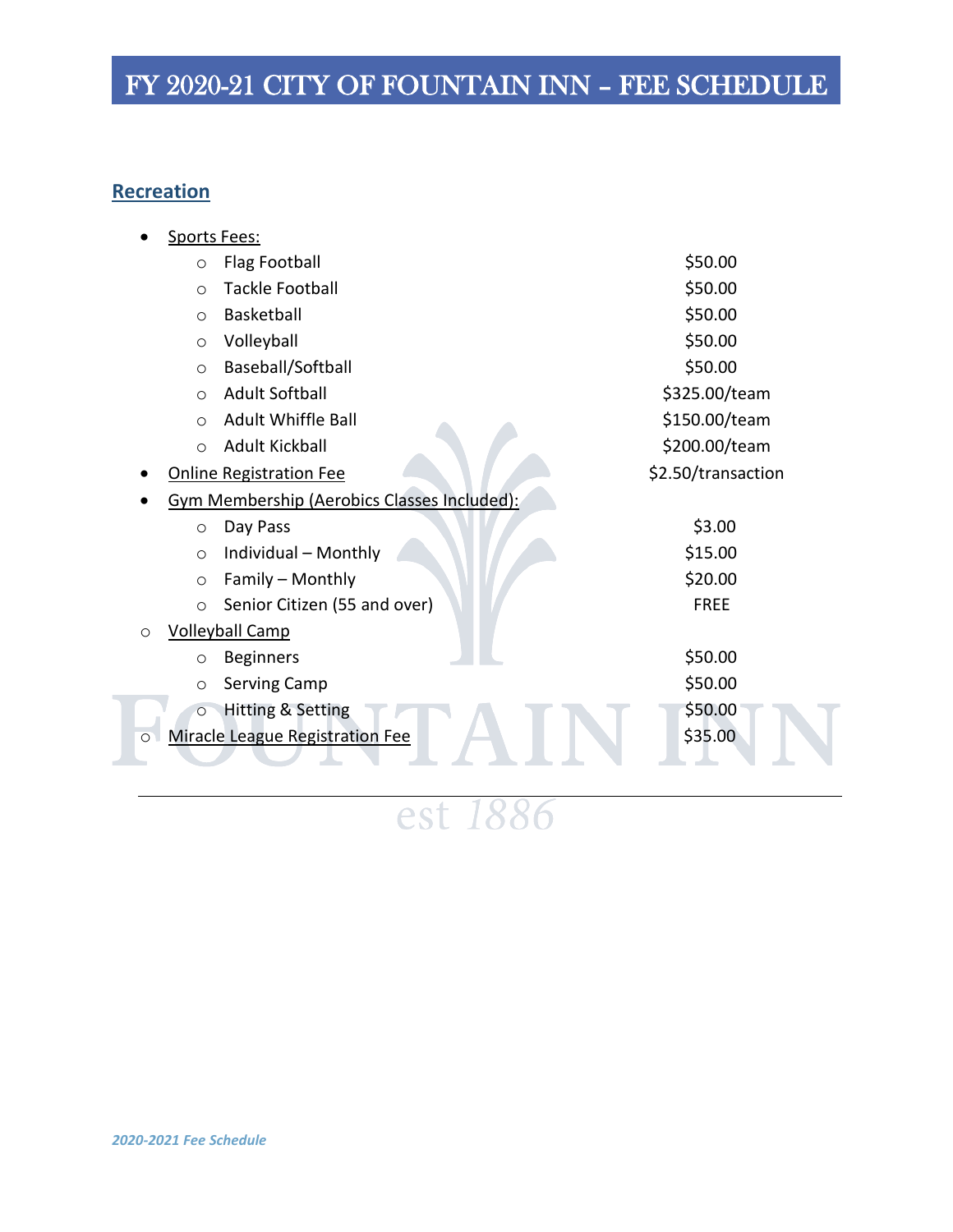#### RENTALS

#### **Activity Center:**

- **Community Room**
	- o Meeting Room with Kitchen

o Meeting Room \$60.00 – First 3 Hours \$20.00 – Each Additional Hour \$100.00 – Deposit for Cleanup

\$180.00 – First 3 Hours

\$60.00 – Each Additional Hour \$100.00 – Deposit for Cleanup

**Gymnasium with Kitchen**  $\sim$  \$675.00 – First 5 Hours (includes cleaning) \$100.00 – Each Additional Hour

**Gymnasium ONLY** 660.00 – Hour (During Business Hours) \$75.00 – Hour (During Non–Bus. Hours)

• **Private Sports Game (All Venues)** o Non-Tournament \$475.00 – First 3 Hours

> \$100.00 – Each Additional Hour \$35.00 – Each Hour – Security Officer

 $\circ$  Tournament Play  $$1,175.00 - Full$  Day (10 Hours) **S675.00 – Half Day (5 Hours)** est 1 \$35.00 – Each Hour – Security Officer

• **Local Schools – Practice** \$25.00 – 2 Hours (During Business Hours) \$50.00 – 2 Hours (During Non-Bus.Hours)

> \$65.00 – 2 Hours (without lights)  $$115.00 - 2$  Hours (with lights)

\$125.00 – 2 Hours (without lights)  $$175.00 - 2$  Hours (with lights)

• **Emanual Sullivan Sports Complex** 

*\*\*\*Non – Profit organizations receive 50% off all rentals.*

• **PD Terry City Park**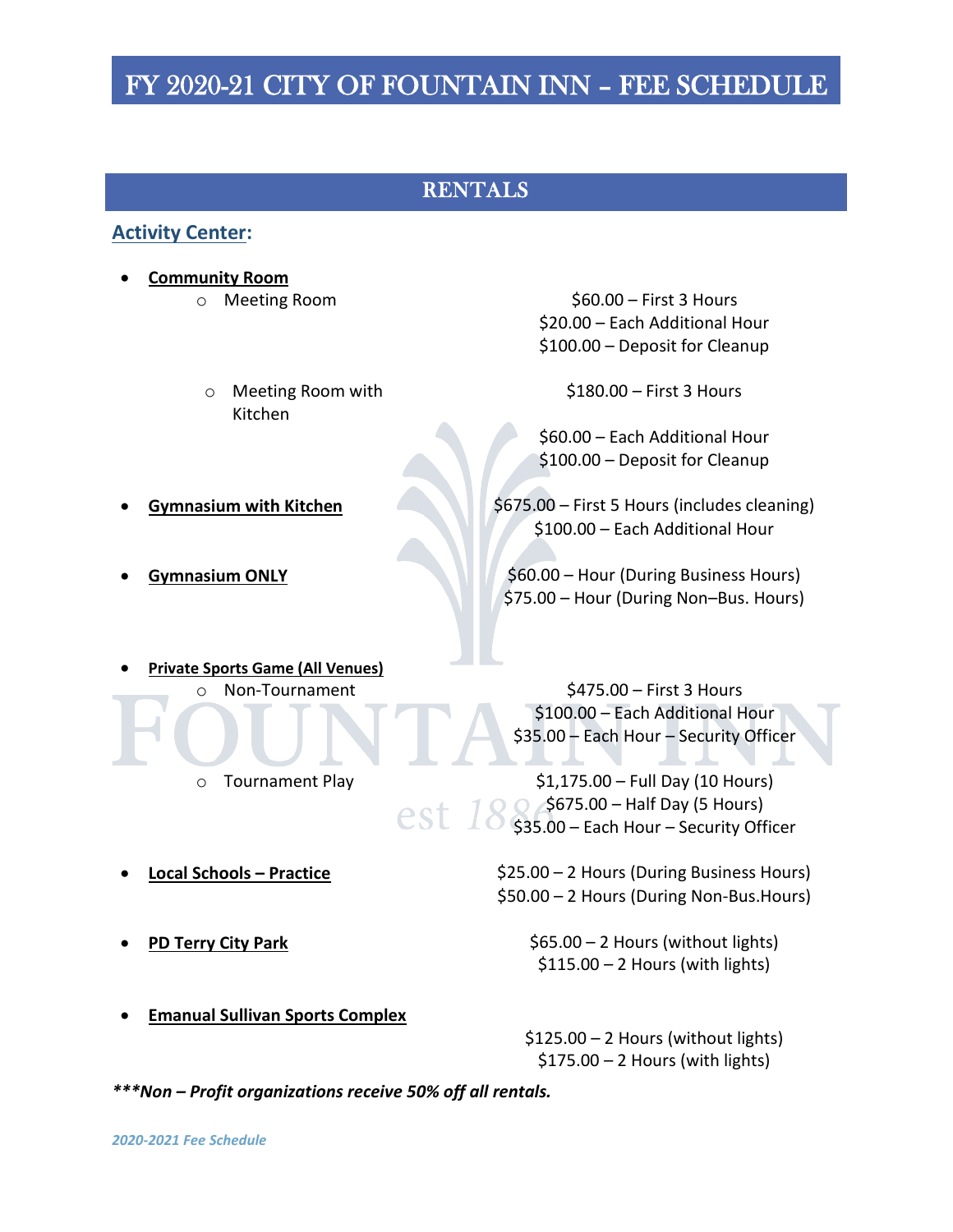### RENTALS

#### **Commerce Park:**

| <b>Farmers Market Pavilion:</b>                                  |                           |
|------------------------------------------------------------------|---------------------------|
| 1 to 4 Hours Maximum<br>$\Omega$                                 | \$75.00/Hour              |
| Over 4 Hours<br>$\circ$                                          | \$500.00                  |
| Amphitheater:                                                    |                           |
| 1 to 4 Hours Maximum<br>$\Omega$                                 | \$75.00/Hour              |
| Over 4 Hours<br>$\Omega$                                         | \$500.00                  |
| <b>Commerce Park</b>                                             |                           |
| 4 Hour Minimum<br>$\bigcirc$                                     | \$750.00                  |
| <b>City Center Lobby</b>                                         |                           |
| 4 Hour Minimum<br>$\bigcirc$                                     | \$150.00                  |
| <b>Commerce Park Event Security</b>                              | \$35/Hour/Police Officer  |
| (When Serving Alcohol)                                           |                           |
| 100 People<br>$\circ$                                            | 1 Police Officer          |
| Over 100 People<br>$\circ$                                       | 1 Add'l Officer/50 People |
| Farmers Market Vendor Table:                                     |                           |
| Per Day<br>$\circ$                                               | \$10.00                   |
| Season<br>$\circ$<br><b>Outside Table</b><br><b>Inside Table</b> | \$150.00<br>\$200.00      |

*\*\*\*Non – Profit organizations receive 50% off all rental*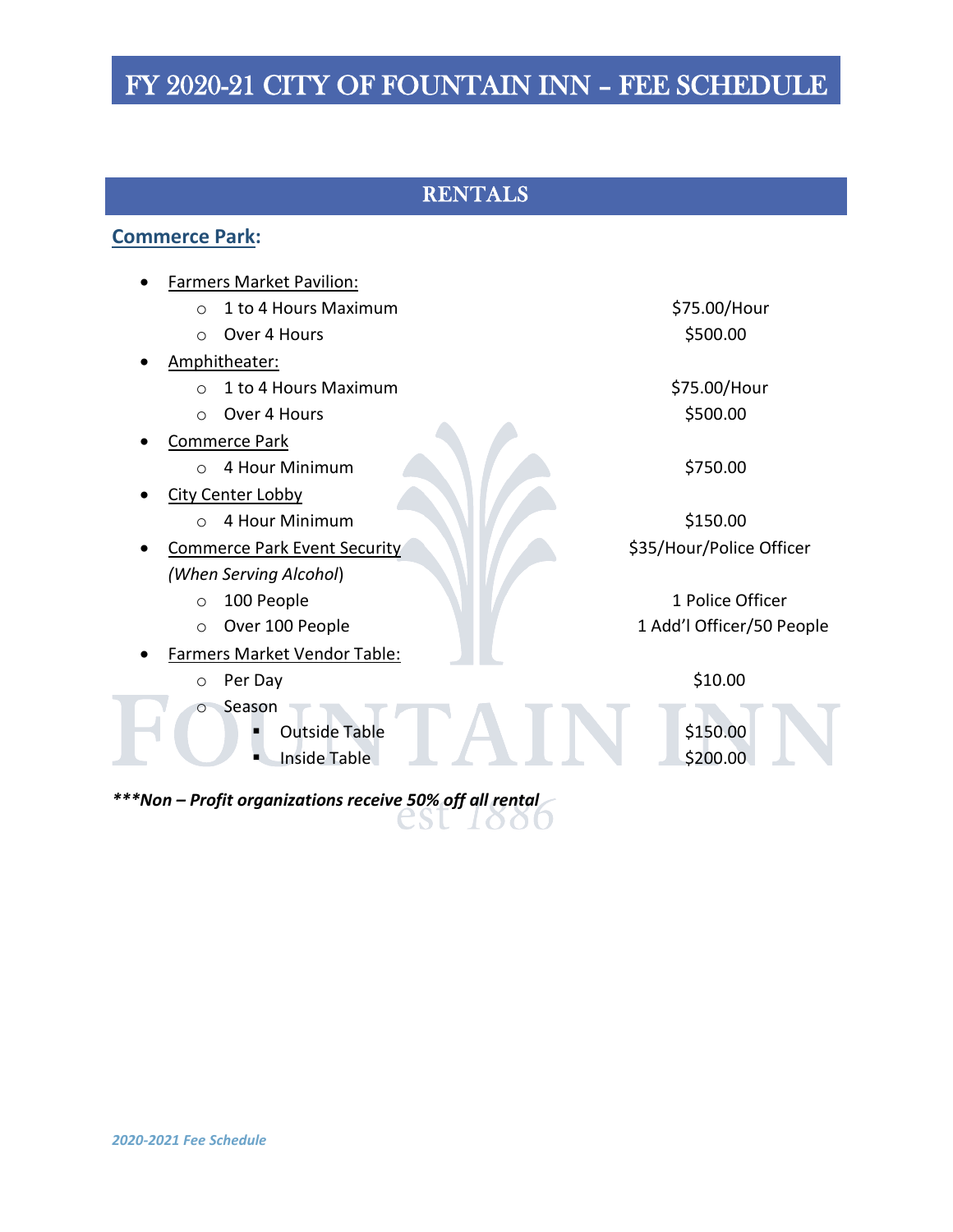#### **Fountain Inn Natural Gas**

| <b>Residential Standard Service Rates:</b>                  |           |  |  |
|-------------------------------------------------------------|-----------|--|--|
| <b>Facilities Charge</b>                                    | \$8.00    |  |  |
| Delivery Charge<br>п                                        | \$5.33/Dt |  |  |
| <b>Small Commercial Standard Service:</b>                   |           |  |  |
| <b>Facilities Charge</b><br>п                               | \$8.00    |  |  |
| Delivery Charge                                             | \$5.33/Dt |  |  |
| Medium Volume                                               |           |  |  |
| Medium Volume Load Factor 1 Service: (75+%)<br>$\circ$      |           |  |  |
| <b>Facilities Charge</b><br>п                               | \$90.00   |  |  |
| Delivery Charge<br>п                                        | \$2.70/Dt |  |  |
| Medium Volume Load Factor 2 Service: (50-74%)<br>$\circ$    |           |  |  |
| <b>Facilities Charge</b>                                    | \$90.00   |  |  |
| Delivery Charge                                             | \$3.40/Dt |  |  |
| Medium Volume Load Factor 3 Service: (25-49%)<br>$\circ$    |           |  |  |
| <b>Facilities Charge</b><br>п                               | \$90.00   |  |  |
| Delivery Charge                                             | \$3.70/Dt |  |  |
| Medium Volume Load Factor 4 Service: (Below 25%)<br>$\circ$ |           |  |  |
| <b>Facilities Charge</b>                                    | \$90.00   |  |  |
| Delivery Charge                                             | \$4.10/Dt |  |  |
| Large Volume                                                |           |  |  |
| Large Volume Load Factor 1 Service: (75+%)<br>$\circ$       |           |  |  |
| <b>Facilities Charge</b><br>п                               | \$90.00   |  |  |
| Delivery Charge <sup>®</sup>                                | \$1.90/Dt |  |  |
| Large Volume Load Factor 2 Service: (50-74%)<br>$\circ$     |           |  |  |
| <b>Facilities Charge</b><br>п                               | \$90.00   |  |  |
| Delivery Charge                                             | \$2.15/Dt |  |  |
| o Large Volume Load Factor 3 Service: (25-49%)              |           |  |  |
| <b>Facilities Charge</b><br>п                               | \$90.00   |  |  |
| Delivery Charge<br>п                                        | \$3.50/Dt |  |  |
| Large Volume Load Factor 4 Service: (Below 25%)<br>$\circ$  |           |  |  |
| <b>Facilities Charge</b><br>п                               | \$90.00   |  |  |
| Delivery Charge                                             | \$3.85/Dt |  |  |
| <b>Meter Tampering Fee</b>                                  | \$200.00  |  |  |
| NSF Fee                                                     | \$35.00   |  |  |